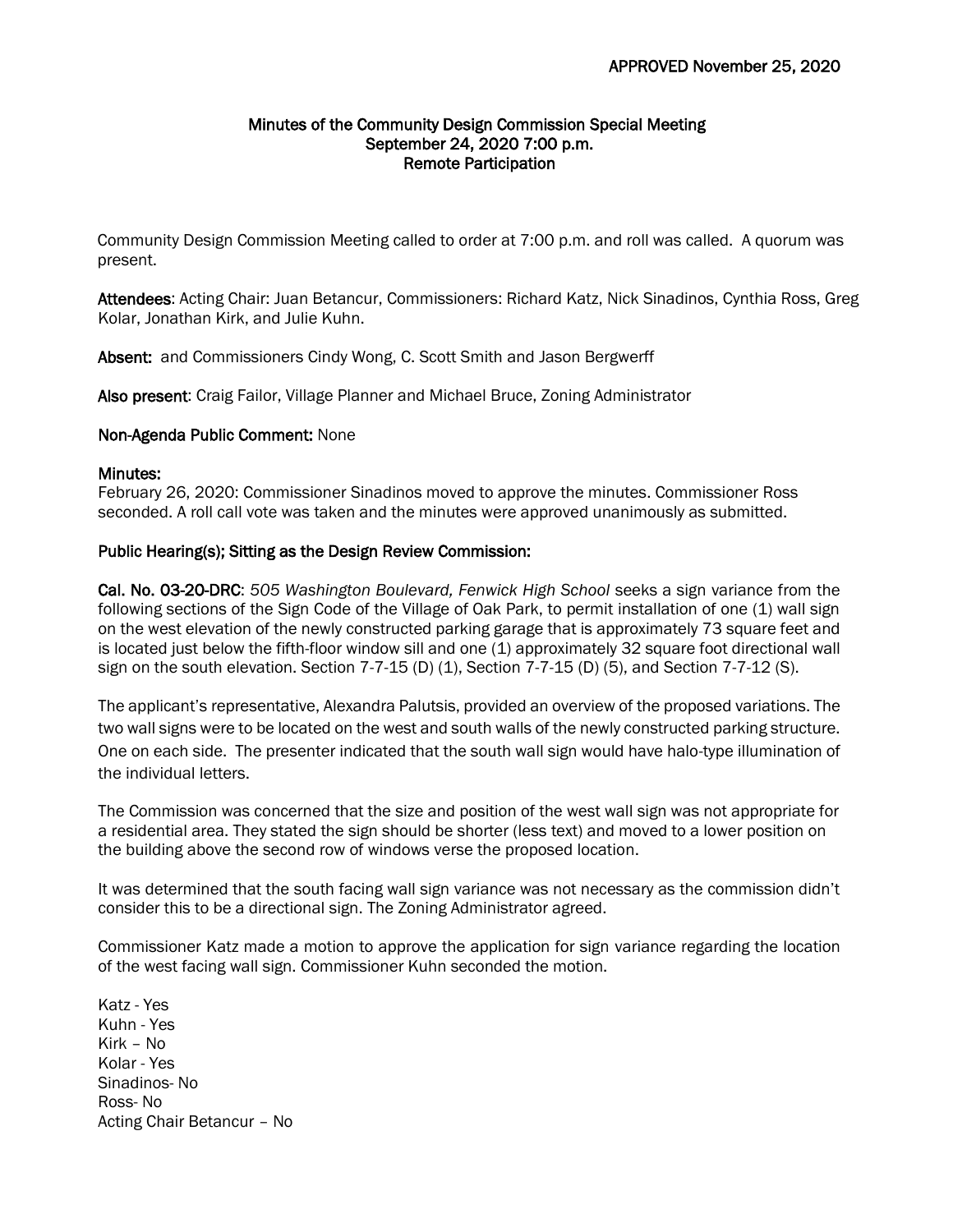The Motion failed.

Commissioner Katz made a motion to approve the application for sign variance regarding the size of the west facing wall sign. Commissioner Sinadinos seconded the motion.

Katz - Yes Sinadinos- Yes Kuhn - No Kirk – Yes Kolar - Yes Ross- Yes Acting Chair Betancur – No

The Motion Failed

Cal. No. 02-20-DRC: *1011 Lake Street, Rush Oak Park Physician's Group* seeks variances from the following sections of the Sign Code of the Village of Oak Park, to permit the installation of one (1) wall sign on the rear elevation (south) of the building where there is no street frontage; Section 7-7-15 (D) (1) (b), and Section 7.7.15 (D) (5).

The Applicant's representative provided an overview of the proposed wall sign. Mr. Robert Spadoni, Applicant, provided the reasoning for the need of a wall sign at that specific location.

The Commission agreed and indicated that the sign would provide identification of the use and location of entry into the building.

Commissioner Sinadinos made a motion to approve the application for sign variance. Commissioner Ross seconded the motion.

Katz - Yes Sinadinos- Yes Kuhn - Yes Kirk – Yes Kolar - Yes Ross- Yes Acting Chair Betancur – Yes

The Motion passed.

Zoning Administrator Bruce introduced the Resolution for review and approval. It was stated that the Zoning Administrator would make any necessary changes.

Commissioner Sinadinos made a motion to approve the resolution as written. Commissioner Kolar seconded the motion.

Katz - Yes Sinadinos- Yes Kuhn - Yes Kirk – Yes Kolar - Yes Ross- Yes Acting Chair Betancur – Yes

The Motion passed.